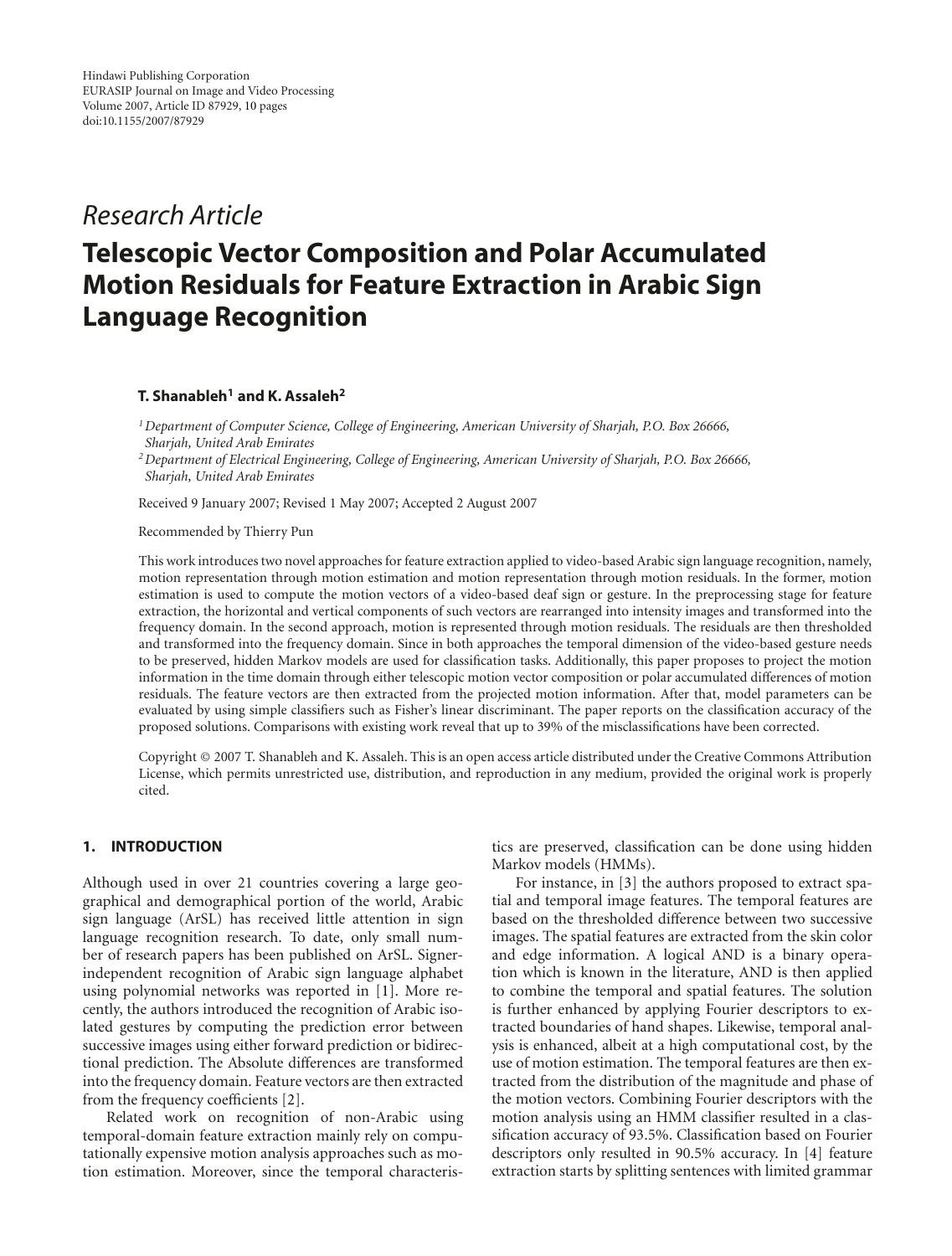<span id="page-1-2"></span>

| No.            | Arabic<br>word  | Meaning<br>in English | No. | Arabic<br>word | Meaning<br>in English |  |  |  |  |
|----------------|-----------------|-----------------------|-----|----------------|-----------------------|--|--|--|--|
| 1              | صـــديق         | Friend                | 13  | بأكل           | To eat                |  |  |  |  |
| $\overline{2}$ | جار             | Neighbor              | 14  | ينام           | To sleep              |  |  |  |  |
| 3              | ضـــيف          | Guest                 | 15  | يشرب           | To drink              |  |  |  |  |
| 4              | هدسة            | Gift                  | 16  | خنقظ<br>ففد    | To wake up            |  |  |  |  |
| 5              | عدو             | Enemy                 | 17  | يســـمع        | To listen             |  |  |  |  |
| 6              | عايك<br>السسلام | Peace<br>upon you     | 18  | سکت            | To stop<br>talking    |  |  |  |  |
| 7              | اهلا<br>وسهلا   | Welcome               | 19  | يشـــ          | To smell              |  |  |  |  |
| 8              | شــکر ا         | Thank you             | 20  | ســـاعد        | To help               |  |  |  |  |
| 9              | تفض             | Come in               | 21  | امس            | Yesterday             |  |  |  |  |
| 10             | عيب             | Shame                 | 22  | يذهب           | To go                 |  |  |  |  |
| 11             | بيـــت          | House                 | 23  | يأتي           | To come               |  |  |  |  |
| 12             | انا             | $I/m$ e               |     |                |                       |  |  |  |  |

TABLE 1: Arabic sign language gestures and their english meanings.

into video gestures. Image segmentation is then used to segment out the hands. This task is very reasonable taking into account the cap-mounted camera pointed downwards towards the hands. The features are then extracted from the following parameters: pixel-wise image differences, angle of the least inertia, the length of the associated eigenvector, and the ratio between the major axis and the minor axis of the enclosing ellipse. Again, HMMs are used for the classification. The reported classification accuracy is 91.9% for a restricted grammar. In [\[5](#page-8-5)] similar regions of interest (ROI) across frames are tracked. ROIs are identified through skin color and geometric cues. Motion trajectories are then extracted from the concatenation of the affine transformations associated with these regions. Time-delay neural networks are used for classification. The reported classification accuracy is 96.21% based on 40 American Sign Language gestures.

This work proposes an enhancement of ArSL recognition rates via an assortment of novel feature extraction schemes using the same dataset as the one described in [\[2\]](#page-8-2).

This paper is organized as follows. [Section 2](#page-1-0) describes the compiled Arabic sign language dataset. [Section 3](#page-1-1) introduces the proposed feature extraction schemes. Mainly, they include motion representation through motion estimation, telescopic vector composition, motion residuals, and polar accumulated differences (ADs). [Section 4](#page-5-0) explains the experimental setup and presents the experimental results. Comparisons against existing solutions are also elaborated upon. [Section 5](#page-8-6) concludes the discussion.

#### <span id="page-1-0"></span>**2. DATASET DESCRIPTION**

As the authors reported in [\[2\]](#page-8-2), Arabic Sign Language does not yet have a standard database that can be purchased or publicly accessed. Therefore, we decided to collect our own ArSL database. We have collaborated with (Sharjah City for Humanitarian Services (SCHS) Sharjah, UAE) [\[6\]](#page-8-7), and arranged for collecting ArSL data. In this first phase of our data collection, we have collected a database of 23 Arabic gestured words/phrases from 3 different signers. The list of words is shown in [Table 1.](#page-1-2)

Each of the three signers was asked to repeat each gesture 50 times over three different sessions resulting in a total of 150 repetitions of the 23 gestures which correspond to 3450 video segments. The signer was videotaped using an analog camcorder without imposing any restriction on clothing or image background. The video segments of each session were digitized and partitioned into short sequences representing each gesture individually. Note that the proposed feature extraction schemes do not impose any restrictions on the selection of the frame sampling rate.

#### <span id="page-1-1"></span>**3. FEATURE EXTRACTION SCHEMES**

Two solutions for feature extraction schemes are proposed: motion estimation and motion residuals. Both solutions are discussed with respect to two different extraction scenarios: time-dependent and time-independent feature extraction schemes.

#### *3.1. 1 Motion estimation*

In this section the motion of video-based gestures is represented by their motion vectors. Block-based motion estimation between successive images is used to generate such vectors. The input images are divided into nonoverlapping blocks. For each block, the motion estimation process will search through the previous image for the "best match" area within a given search range. The displacement between the current block and its best match area in the previous image is represented by a motion vector.

More formally, let *C* denote a block in the current image with  $b \times b$  pixels at coordinates  $(m, n)$ . Assuming that the maximum motion displacement is *w* pixel per frame then the task of the motion estimation process is to find best match area *P* within the  $(b+2w)(b+2w)$  distinct overlapping  $b \times b$ blocks of the previous image. An area in the previous image that minimizes a certain distortion measure is selected as the best match area. A common distortion measure is the mean Absolute difference given by

<span id="page-1-3"></span>
$$
M(\Delta x, \Delta y) = \frac{1}{b^2} \sum_{m=1}^{b} \sum_{n=1}^{b} |C_{m,n} - P_{m+\Delta x, n+\Delta y}|,
$$
  
-  $w \le \Delta x, \Delta y \le w,$  (1)

where  $\Delta x$ ,  $\Delta y$  refer to the spatial displacement between the pixel coordinates of *C* and the matching area in the previous image. Other distortion measures can be used such as meansquared error, cross correlation functions, and so forth.

Clearly the motion estimation process is computationally expensive. Many suboptimal algorithms are reported to speedup the computation at the cost of increasing the entropy of the prediction error. In such algorithms, a subset of the  $(b+2w)(b+2w)$  overlapping locations are searched, thus no guarantees of finding the best matched area.

An example of fast motion estimation algorithms is 2D logarithmic search with a maximum number of search positions of  $2 + 7 \log_2 w$  [\[7](#page-8-8)]. Other examples are the crosssearch algorithm maximum number of search positions of  $3 + 2w$  [\[8\]](#page-8-9). More recently, a fast block-matching algorithm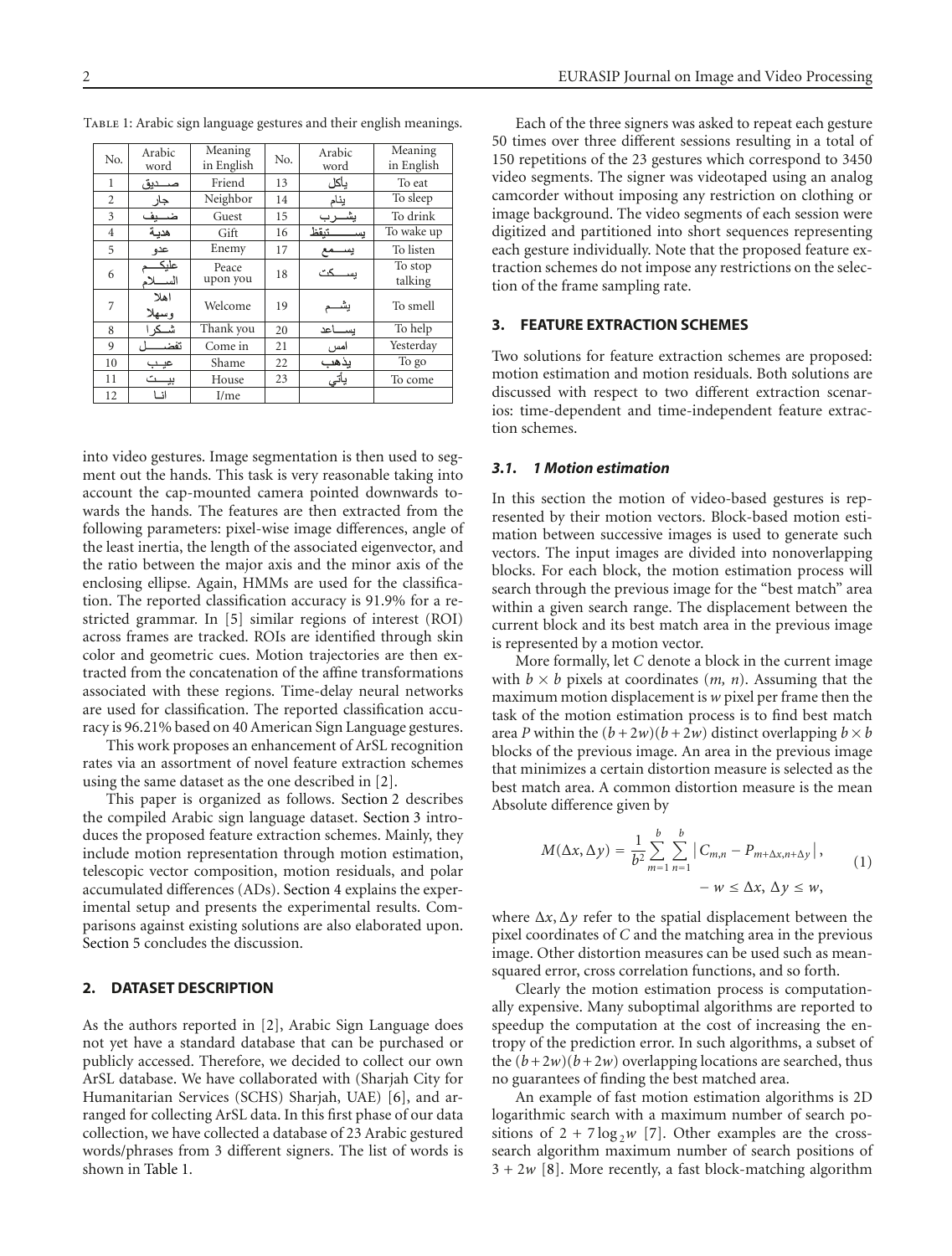called center-prediction and early-termination-based motion search algorithm (CPETS) was proposed [\[9](#page-9-0)]. The algorithm reduces 95.67% of encoding time in average compared with the full-search approach yet a negligible loss in peak signal-noise ratio (PSNR) is reported. Further details on motion estimation can be found in [\[10](#page-9-1)] and references within.

#### <span id="page-2-1"></span>*3.1.1. 1 Motion vector feature extraction schemes*

Feature extraction follows the estimation of motion vectors using one of the following approaches: time-dependent and time-independent feature extraction schemes. In the former extraction approach, the temporal dimension of successive images is preserved, while in the latter, the motion vectors of successive images are accumulated into a representative and concise set of feature vectors.

#### *(a) Time-dependent feature extraction*

In this approach, the motion vectors of each two successive images are estimated and split into their *x* and *y* components. Each motion vector component is then rearranged into an intensity image. The dimensions of such an image are proportional to the motion estimation block size and width and height of the gesture images. In this work, we experiment with a block size of  $8 \times 8$  and the input images have a dimension of  $360 \times 288$  pixels. The *x* and *y* intensity images are then concatenated into one image  $f$  having dimensions  $m \times n$ that visually describes the location and intensity of motion between two successive images.

The concatenated image is then transformed into the frequency domain using 2D discrete cosine transformation (DCT) given by

$$
F(u, v) = \frac{2}{\sqrt{MN}} C(u)C(v) \sum_{i=0}^{M-1} \sum_{j=0}^{N-1} f(i, j)
$$
  
 
$$
\times \cos\left(\frac{\pi u}{2M} \cdot (2i+1)\right) \cos\left(\frac{\pi v}{2N} \cdot (2j+1)\right),
$$
 (2)

where  $N \times M$  are the dimensions of the input image "f" and  $F(u, v)$  is the DCT coefficient at row *u* and column *v* of the DCT matrix.  $C(u)$  is a normalization factor equal to  $1/\sqrt{2}$ for  $u = 0$  and 1 otherwise.

An attractive property of the DCT transformation is its energy compaction. Thus, the input concatenated image *f* having dimensions  $m \times n$  can be represented by zonal coding of the DCT coefficients via a zigzag scanned path into an *n*dimensional vector [\[11](#page-9-2)]. This dimensionality is empirically determined as illustrated in the experimental results section.

The block diagram of the proposed feature extraction approach is shown in [Figure 1.](#page-2-0)

Note that the above feature extraction is repeated for each pair of consecutive images, thus the temporal dimension of the gesture images is preserved. [Figure 2](#page-3-0) shows an example of applying this feature extraction scheme to gesture 3. The figure shows the vertical concatenation of the MV*x* and MV*y*



<span id="page-2-0"></span>Figure 1: Block diagram of time-dependent feature extraction from motion vectors.

intensity images as a result of the block-based motion estimation processes.

In the experimental results section, hidden Markov models will be used to train and classify such time-dependent feature vectors.

#### *(b) Time-independent feature extraction*

On the other hand, the motion vectors of a gesture video can be accumulated into one image prior to feature extraction. This section proposes to compute the vectorial sum of coinciding motion vectors across the motion vector intensity images. We will refer to this block-wise summation of motion vectors as telescopic vector composition (TVC). Note that TVC has been successfully employed in the context of temporal subsampling in digital video transcoding as reported by the author in [\[12](#page-9-3)]. The block-wise summed motion vectors are then split into *x* and *y* components and rearranged into separate intensity images. Again, the resultant intensity images are concatenated, DCT transformed, and zonal coded. This proposed feature extraction scheme is illustrated in [Figure 3.](#page-3-1)

In this case, the whole video-based gesture is represented by one feature vector only. [Figure 4](#page-3-2) shows an example of applying this feature extraction scheme to gesture 3 (shown in Figure  $2(a)$ ). The figure shows the vertical concatenation of the telescopic vector composition of the MV*x* and MV*y* intensity images as a result of the block-based motion estimation processes.

In the experimental results section, simple pattern recognition techniques such as K-nearest neighbor (KNN) and linear classifier will be used to train and classify such timeindependent feature vectors.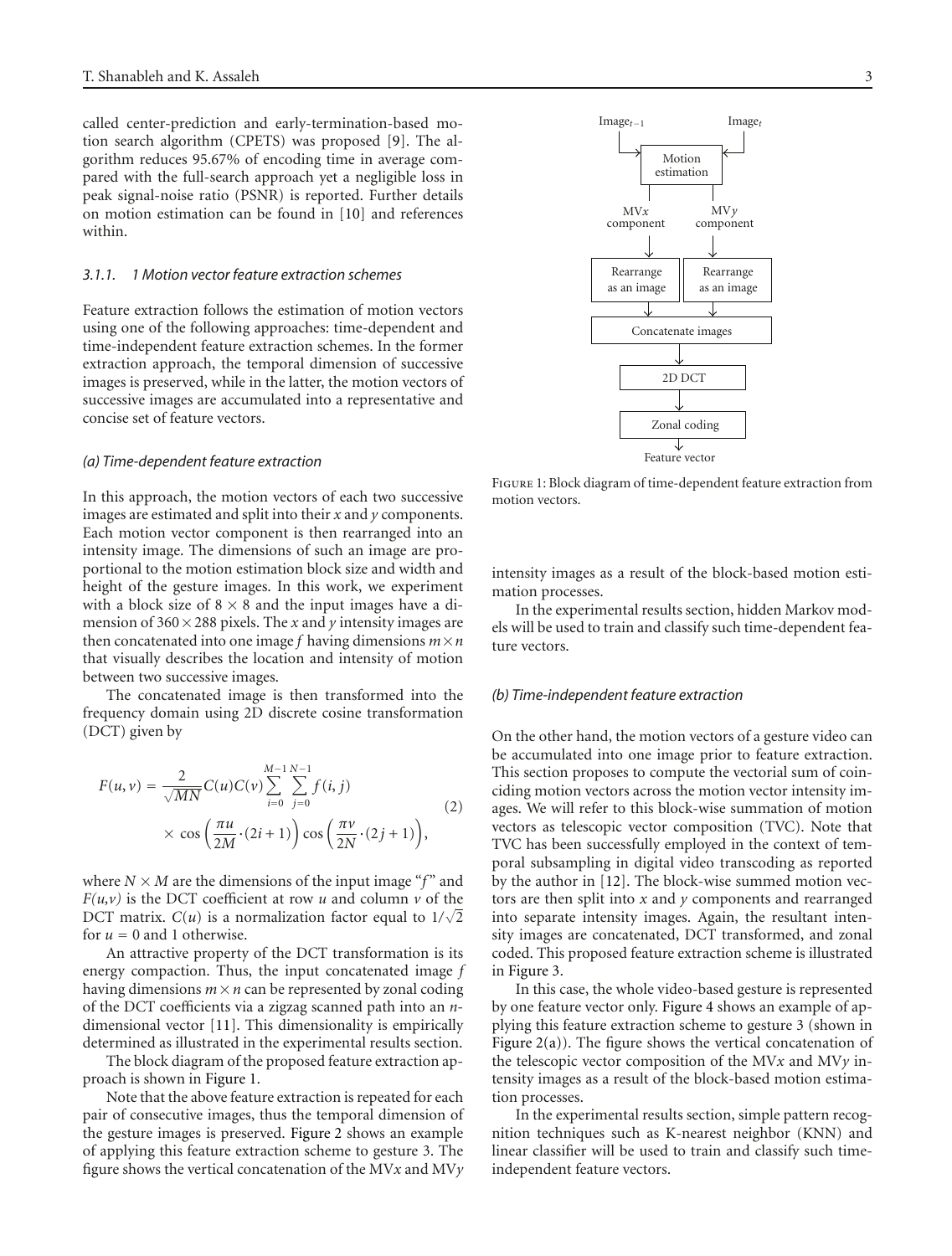<span id="page-3-3"></span>

(b) Resultant MV*x* and MV*y* intensity images

<span id="page-3-0"></span>Figure 2: An example of time-dependent feature extraction from motion vectors.



<span id="page-3-1"></span>Figure 3: Block diagram of time-independent feature extraction from motion vectors.

<span id="page-3-2"></span>

Figure 4: An example of time-independent feature extraction from motion vectors.

### *3.2. 2 Motion residuals*

This section proposes to track the motion by examining the intensity of the motion residuals or prediction error. This is computed from the difference between two successive images without the need for the computationally expensive motion estimation process.

The image difference between two successive images is computed and thresholded. The threshold can be the mean of moving pixels (i.e., mean of nonzero pixel differences), one standard deviation above the mean or zero. Clearly there is a tradeoff between the threshold value and the accurate representation of the motion. Setting it to zero results in treating all pixel differences as motion; setting it to a high value results in discarding some motion information, and so forth. Following [\[2](#page-8-2)], the value of the threshold was determined empirically and set to the mean intensity of moving pixels.

Similar to the previous section, we propose two approaches for obtaining the feature vectors using prediction errors, namely: time-dependent and time-independent feature extraction schemes.

#### *3.2.1. Time-dependent feature extraction*

In this approach, the image differences between each pair of successive images are computed. Only pixel differences above the threshold are retained and the rest are set to zero. The resultant prediction error is then transformed into the frequency domain using DCT transformation. The feature vectors are then generated by means of zonal coding at a given cutoff. Since this process is repeated for each pair of successive images, then the resultant feature vectors retain the temporal dimension of the video-based gesture.

On the other hand, binary thresholding can be used for a more abstract representation of the prediction error. In this case, the pixel differences above the threshold are set to unity and the rest are set to zero. The resultant prediction error is then transformed to the frequency domain using 2D Walsh-Hadamard transformation (WHT) rather than DCT. The former transformation is known for its simplicity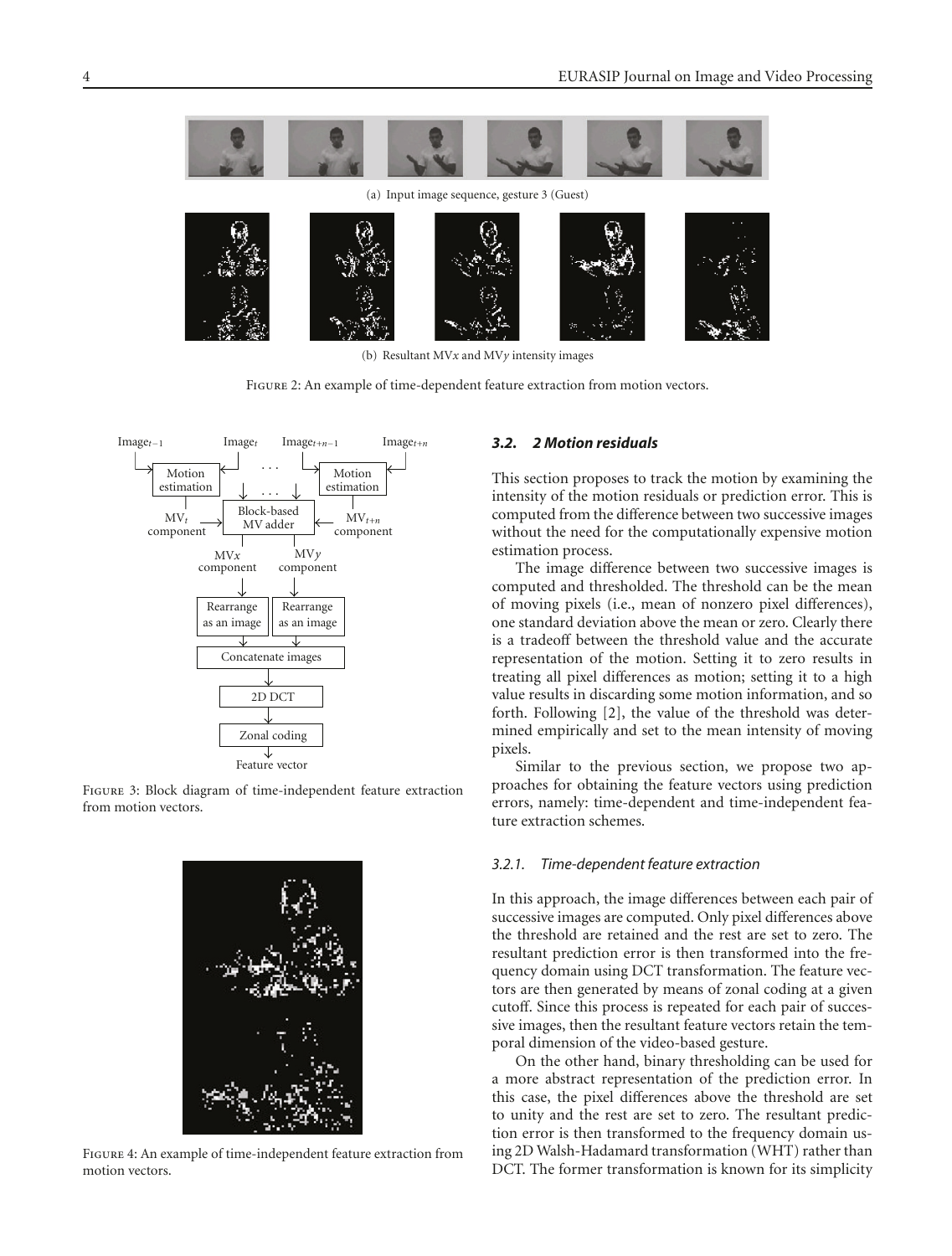and suitability for binary images. The WHT has binary basis functions thus has a higher correlation with the binarythresholded prediction error. The smoothly varying cosine terms of the DCT basis functions on the other hand are not a good choice in this case. The WHT has the following kernel:

$$
h(x, y, u, v) = \frac{1}{2^m} (-1)^{\sum_{i=0}^{m-1} \lfloor b_i(x) p_i(u) + b_i(y) p_i(v) \rfloor}, \quad (3)
$$

where *m* is the number of bits needed to represent a pixel value,  $b_i(x)$  is the *i*th binary bit from right to left, and  $p_i(u) =$  $b_{m-i}(u) + b_{m-i-1}(u)$ . All sums are performed in modulo 2 arithmetic [\[13](#page-9-4)].

#### <span id="page-4-1"></span>*3.2.2. Time-independent feature extraction*

This section introduces the use of polar accumulated difference (ADs) in a first tier of feature extraction. The section also reviews two solutions for a second tier of feature extraction. Lastly, we propose a two tier feature extraction scheme that combines the aforementioned solutions.

#### *(a) First tier of feature extraction*

During the first tier of feature extraction, the motion information is extracted from the temporal domain of the input image sequence through successive image differencing. Let  $I_{g,i}^{(j)}$  denote image index *j* of the *i*th repetition of a gesture at index *g*. The image formed from the ADs can be computed by

$$
AD_{g,j} = \sum_{j=1}^{n-1} \partial_j \left( \left| I_{g,j}^{(j)} - I_{g,i}^{(j-1)} \right| \right), \tag{4}
$$

where *n* is the total number of images in the *i*th repetition of a gesture at index *g*, and *∂j* is a binary threshold function of the *j*th frame.

While Absolute ADs detect the motion that an object undergoes regardless of its direction, polar ADs, on the other hand, preserve the directionality of that motion. ADs can be categorized into three types: Absolute (|AD|), Positive  $(AD<sub>+</sub>)$ , and Negative (AD<sub>−</sub>). These can be defined as follows:

$$
|AD|(x, y)
$$
  
=  $\begin{cases} AD + 1 & \text{if } |f(x, y, t_k) - f(x, y, t_{k-1})| \ge Th_{(k,k-1)}, \\ AD, & \text{otherwise,} \end{cases}$   

$$
AD_{+}(x, y)
$$
  
=  $\begin{cases} AD_{+} + 1 & \text{if } (f(x, y, t_k) - f(x, y, t_{k-1})) \ge Th_{(k,k-1)}, \\ AD_{+}, & \text{otherwise,} \end{cases}$   

$$
AD_{-}(x, y)
$$
  
=  $\begin{cases} AD_{-} + 1 & \text{if } (f(x, y, t_k) - f(x, y, t_{k-1})) \le Th_{(k,k-1)}, \\ AD_{-}, & \text{otherwise,} \end{cases}$   
(5)

where  $(x, y)$  are the pixel coordinates of the ADs image. The Absolute ADs approach was proposed for sign language recognition by the authors in [\[2\]](#page-8-2). Here, we extend this work by experimenting with polar ADs (i.e.,  $AD_+$  and  $AD_-$ ). Note



(a) Polar ADs images (b) Absolute ADs image

<span id="page-4-0"></span>Figure 5: Examples of ADs images.

that the latter ADs have been successfully used in the recognition of Arabic handwritten alphabets as reported in [\[14\]](#page-9-5).

[Figure 5](#page-4-0) shows examples of applying the above ADs approaches to gesture 3 (shown in [Figure 2\(a\)\)](#page-3-3).

#### *(b) Second tier of feature extraction*

Once the ADs images are computed, a second tier of feature extraction is applied. Two different approaches are employed: (a) 2D discrete cosine transformation (DCT) followed by zonal coding, and (b) Radon transformation followed by lowpass filtering. Thus, in addition to 2D transformations, we also experiment with image projections through Radon transformation. The pixel intensities of the ADs are projected at a given angle *θ* using the following equation:

$$
R_{\theta}(x) = \int_{-\infty}^{+\infty} f(x' \cos \theta - y' \sin \theta, x' \sin \theta + y' \cos \theta) dy',
$$
\n(6)

where *f* is the input image, and the line integral is parallel to the  $y'$  axis, where  $x'$  and  $y'$  are given by

$$
\begin{bmatrix} x' \\ y' \end{bmatrix} = \begin{bmatrix} \cos \theta & \sin \theta \\ -\sin \theta & \cos \theta \end{bmatrix} \begin{bmatrix} x \\ y \end{bmatrix}.
$$
 (7)

The resultant projection is then coarsely represented by transforming it into the frequency domain using a 1D DCT followed by an ideal lowpass filter.

#### *(c) Two-tier feature extraction*

The aforementioned first and second tiers of feature extraction schemes are merged using either *polar accumulated differences or vectorized polar accumulated differences.*

In the *polar accumulated differences* approach, the Positive and Negative ADs images are concatenated into one image prior to the second tier of feature extraction as shown in [Figure 6.](#page-5-1) The second tier feature extraction follows the methodology used in [\[2\]](#page-8-2), where either 2D DCT or Radon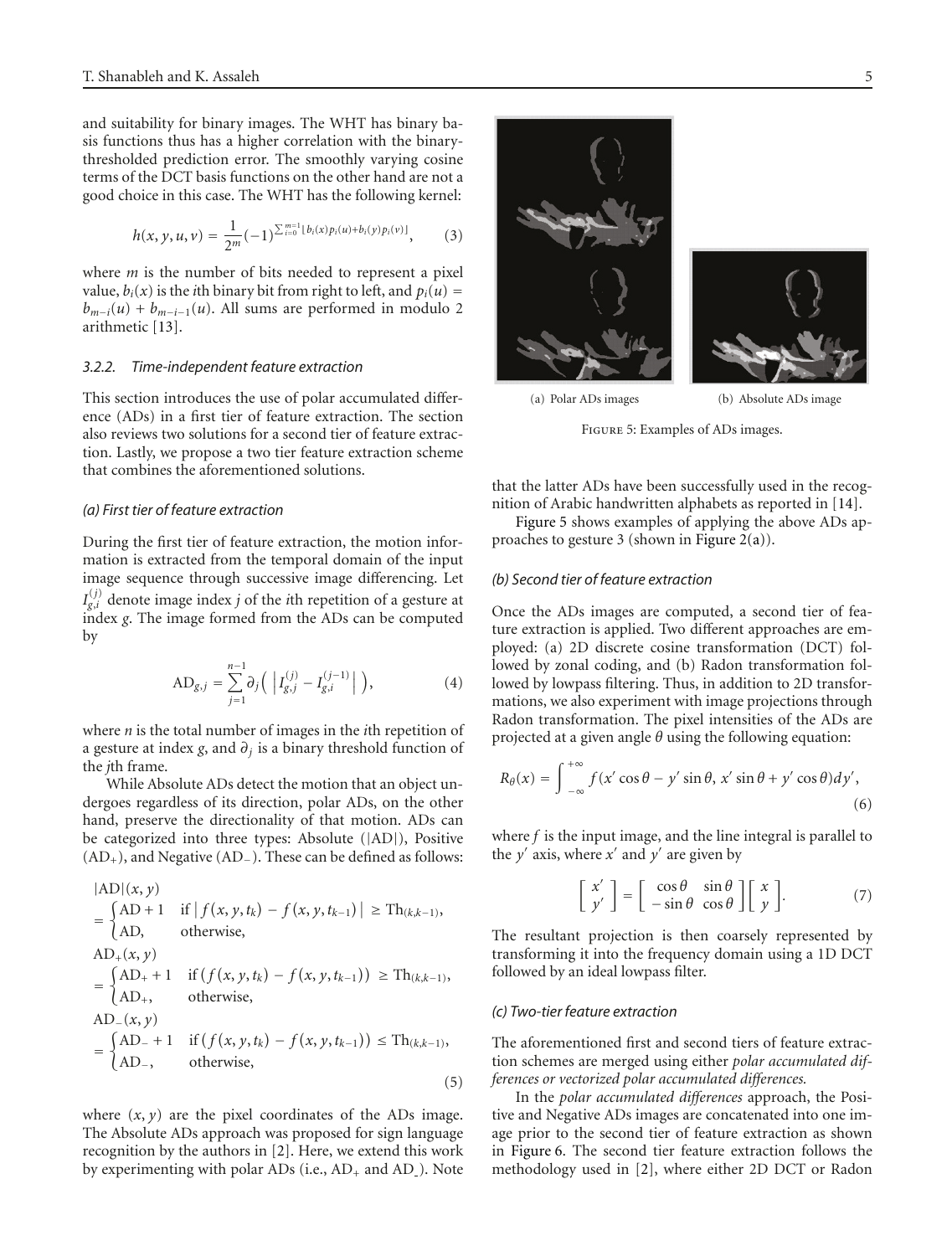

<span id="page-5-1"></span>Figure 6: Polar accumulated differences.



<span id="page-5-2"></span>Figure 7: Vectorized accumulated differences with 2D transformation.

transformation is applied to the image formed by the ADs. In case of 2D DCT, the transformed image is zonal coded with different cutoff values. On the other hand, if Radon transformation is applied, then the projected image is 1D DCT transformed followed by ideal lowpass filtering.

On the other hand, in *vectorized polar accumulated differences* approach, the Positive and Negative ADs are computed. A second tier of feature extraction is then applied to each of the ADs images. The concatenation is thereafter applied to the resultant feature vectors. This approach is illustrated in [Figure 7.](#page-5-2)

## <span id="page-5-0"></span>**4. EXPERIMENTAL RESULTS**

This section presents the experimental results for the various feature extraction schemes described above. Training is done in an offline mode, and model parameters are uploaded to the recognition stage. Offline training mode is usually done when the training data is large (due to large number of classes or excessive variability within each class) or the recognition is in user-independent mode. The gesture database is divided into training and testing sets. As we mentioned in [Section 2,](#page-1-0) the database is composed of video sequences corresponding



<span id="page-5-3"></span>Figure 8: Classification results for the proposed motion estimation versus motion residuals approaches. Hidden Markov models are used.

to 23 different gestures (classes) each of which is repeated 50 times by 3 different signers. In this classification mode, we have used 70% of the data for training and the remaining 30% for testing. The training and testing sets contain mixed samples of all signers. The classification results in the figures to follow show the average classification rate of the 23 gestures.

Additionally, in the following experiments, the motion estimation search range is set to  $16 \times 16$  pixels and the blocks size is  $4 \times 4$  pixels. Such parameters are commonly used in digital video compression.

## *4.1. 1 HMM-based classification*

This section classifies the sign language data using hidden Markov models (HMMs). Throughout the experiments, we have used the left to right HMM architecture where a state can only transit to its immediate right neighbor or stay in the same state. The training method applied is the Baum-Welch algorithm and the number of states for the training set is empirically determined to be 2, 3, or 4 according to the complexity of the gesture. Each gesture was visually analyzed to determine the number of the distinct movements that a signer makes while performing that gesture. The number of states was estimated accordingly. As for the number of Gaussian mixtures for the training set, we have experimented with 2, 3, and 4 Gaussian mixtures and obtained slight variations in the recognition rates over the 23 gestures of the validation set. However, we found that 3 mixtures resulted in a slight improvement in the overall recognition rates. Further information on HMMs can be found in [\[15](#page-9-6)].

In this approach, the temporal dimension of the input image sequence is preserved. As pointed out previously, the feature extraction step preserves the Absolute motion residuals between successive images without accumulating them into one image. The Absolute motion residuals are then thresholded, binarized, transformed into the frequency domain, and converted into a sequence of feature vectors using zonal coding.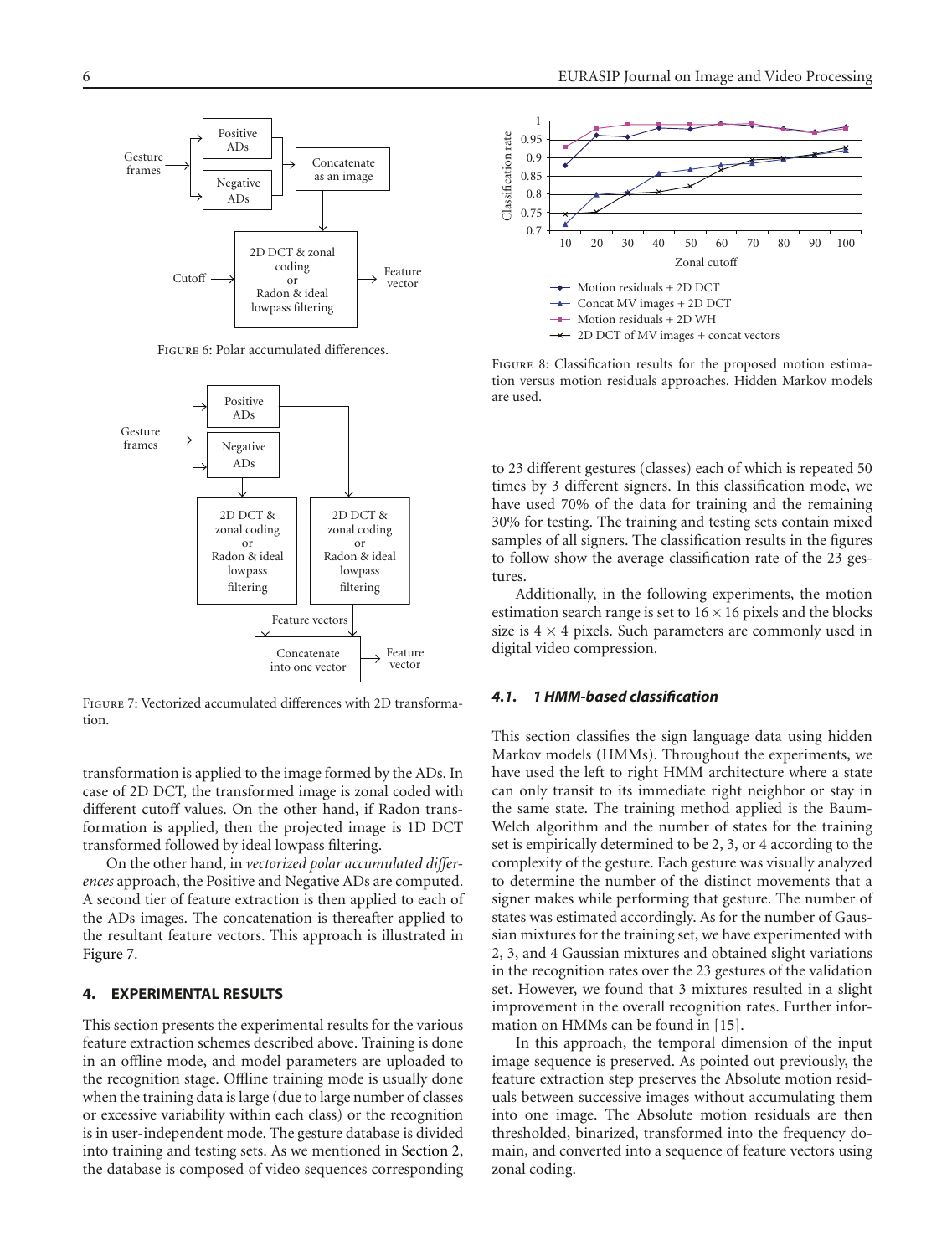

<span id="page-6-0"></span>Figure 9: Classification results for the proposed TVC versus polar ADs. 1NN is used for classification.



<span id="page-6-3"></span>Figure 10: Classification results for the thresholded TVC versus polar ADs. 1NN is used for classification.

In [Figure 8,](#page-5-3) a comparison of the classification results of the motion estimation and the motion residual approaches is presented. In the figure, "Concat MV images + 2D DCT" and "2D DCT of MV images + concat vectors" refer to the feature extraction schemes of [Section 3.1.1\(](#page-2-1)a). In the former, the intensity images of the MVs are concatenated and transformed using 2D DCT. While in the latter, each MV intensity image is transformed separately. The zonal coefficients of each transformed image are then concatenated into one feature vector.

Despite its simplicity, the latter approach exhibits higher classification results at all DCT zonal cutoffs. Due to its distortion measure, there are no guarantees that the motion estimation approach will capture the true motion in an image sequence. Rather, the motion vectors will blindly point to the location that minimizes the mean Absolute differences or mean-squared differences. Additionally, the maximum motion displacement might exceed the *w* pixels per frame as illustrated in [\(1\)](#page-1-3) hence the computed motion vector might not capture the true motion of the sequence.

The figure also shows that concatenating the images of the motion vector components prior to zonal coding outperforms concatenating the feature vectors. Lastly, the figure shows that applying the 2D WHT to the binarized and thresholded motion residuals outperforms the 2D DCT approach. As mentioned previously, the binary basis functions



<span id="page-6-1"></span>Figure 11: Fisher's linear discrimination with 2D transformation and zonal coding.



<span id="page-6-2"></span>Figure 12: Fisher's linear discrimination with vertical Radon transformation and ideal lowpass filtering.

of the 2D WHT, as opposed to the sinusoidal basis functions of the DCT, correlate well with the binarized motion residues hence the more accurate classification rate.

#### *4.2. 2 KNN-based classification*

This section presents the experimental results for the proposed time-projections techniques. Here, the whole video sequence of motion vector images or motion residuals is projected into one image which is then 2D DCT transformed and zonal coded. As such, HMMs are no longer needed or even applicable to model estimation and classification rather, simple classifiers like KNN can be used.

[Figure 9](#page-6-0) compares between the polar ADs and the telescopic vector composition (TVC) techniques. It is shown that the polar ADs of the motion residuals outperforms the TVC approach. The KNN and HMM classification results are quite similar, thus reinforcing the discussion in [Figure 8](#page-5-3) regarding the differences between the motion residuals and motion estimation solutions. When using KNN classifiers, it is worth mentioning that the projection of the temporal dimension via the polar accumulated differences and the telescopic vector composition schemes yields comparable recognition results to those obtained by HMMs.

Further examination of the motion estimation approach reveals the sensitivity of such a process. Clearly, the block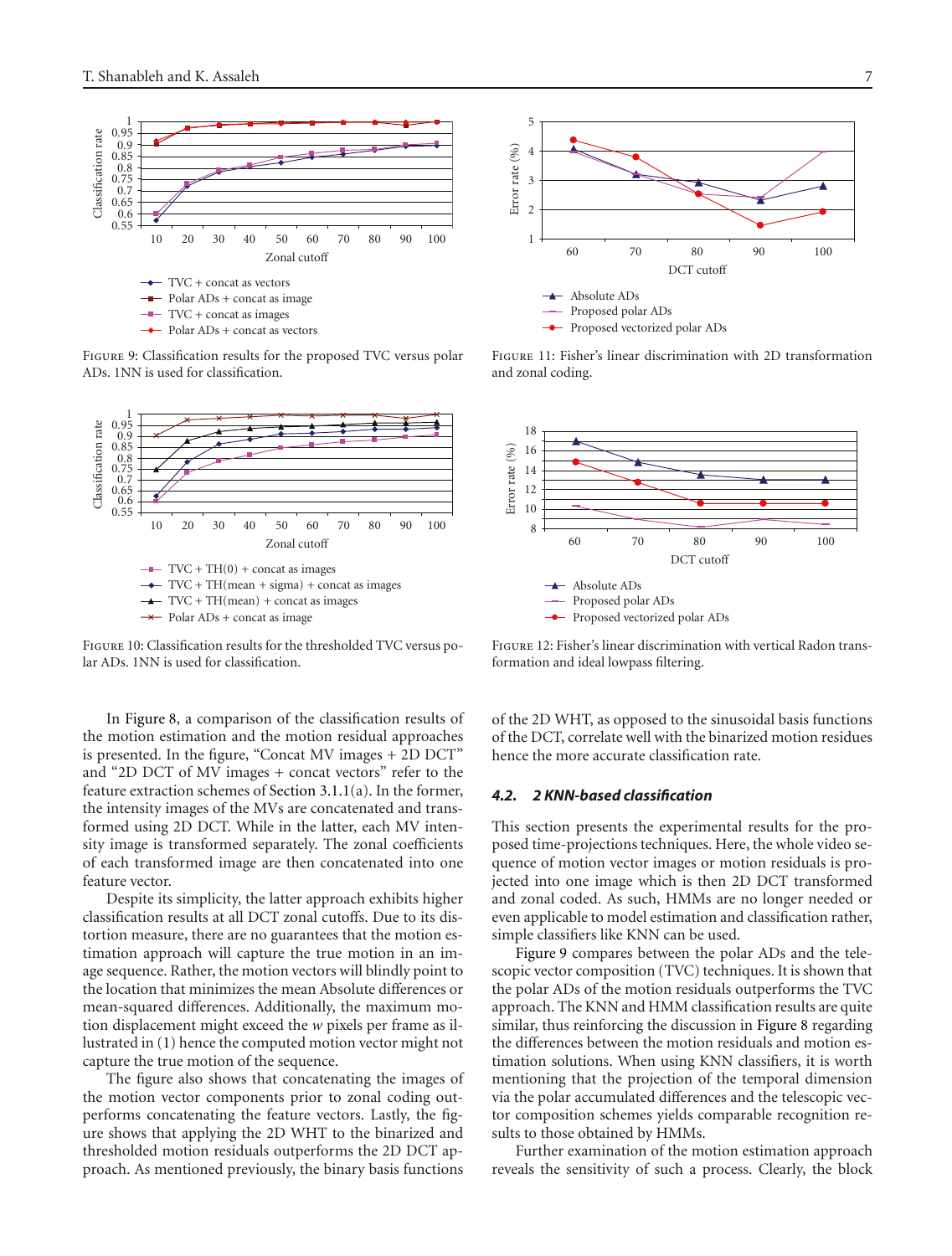| G#               | 1  | $\overline{2}$ | 3              | $\overline{4}$ | 5              | 6              | 7              | 8            | 9            | 10             | 11 | 12 | 13             | 14 | 15             | 16             | 17 | 18 | 19 | 20           | 21           | 22 | 23 |
|------------------|----|----------------|----------------|----------------|----------------|----------------|----------------|--------------|--------------|----------------|----|----|----------------|----|----------------|----------------|----|----|----|--------------|--------------|----|----|
| 1                | 42 |                | 1              |                |                |                | $\overline{2}$ |              |              |                |    |    |                |    |                |                |    |    |    |              |              |    |    |
| $\sqrt{2}$       |    | 44             |                |                | $\mathbf{1}$   |                |                |              |              |                |    |    |                |    |                |                |    |    |    |              |              |    |    |
| $\overline{3}$   |    |                | 43             |                |                |                |                |              |              |                |    |    |                |    |                |                |    |    |    |              |              |    |    |
| $\overline{4}$   |    |                | $\overline{4}$ | 32             |                |                |                |              | 5            |                |    |    |                |    | $\overline{3}$ |                |    |    |    | $\mathbf{1}$ |              |    |    |
| 5                |    |                |                |                | 42             |                |                |              |              | $\mathbf{1}$   |    |    |                |    |                |                |    |    |    |              |              |    |    |
| 6                |    |                | $\overline{2}$ |                |                | 42             |                |              |              |                |    |    |                |    | $\mathbf 1$    |                |    |    |    |              |              |    |    |
| 7                |    |                | $\mathbf{1}$   |                | $\mathbf{1}$   | $\mathbf{1}$   | 38             |              |              | $\overline{2}$ |    |    |                |    | 1              |                |    |    |    | 1            |              |    |    |
| $\boldsymbol{8}$ |    |                | $\overline{2}$ |                | $\mathbf{1}$   | $\overline{3}$ | 1              | 37           |              |                |    |    |                |    |                |                |    |    |    |              | 1            |    |    |
| 9                |    |                |                | $\mathbf{1}$   |                |                |                |              | 44           |                |    |    |                |    |                |                |    |    |    |              |              |    |    |
| 10               |    |                |                |                | $\mathbf{1}$   |                |                |              |              | 44             |    |    |                |    |                |                |    |    |    |              |              |    |    |
| 11               |    |                | $\mathbf{1}$   |                | $\overline{2}$ |                | $\overline{3}$ |              |              |                | 39 |    |                |    |                |                |    |    |    |              |              |    |    |
| 12               |    |                | $\overline{2}$ |                |                |                |                | $\mathbf{1}$ |              |                |    | 30 | $\overline{2}$ |    | $\overline{3}$ | $\overline{7}$ |    |    |    |              |              |    |    |
| 13               |    |                |                |                |                |                |                |              |              |                |    |    | 40             |    | 5              |                |    |    |    |              |              |    |    |
| 14               |    |                |                |                | $\overline{4}$ |                |                |              |              |                |    |    |                | 40 |                |                |    |    |    |              |              |    |    |
| 15               |    |                |                |                |                |                |                |              |              |                |    |    |                |    | 45             |                |    |    |    |              |              |    |    |
| 16               |    |                |                |                |                |                |                |              |              |                |    |    |                |    | $\overline{3}$ | 41             |    |    |    |              | $\mathbf{1}$ |    |    |
| 17               |    |                |                |                | $\mathbf{1}$   |                |                |              |              |                |    |    |                |    | $\overline{3}$ |                | 41 |    |    |              |              |    |    |
| $18\,$           |    |                | $\mathbf{1}$   |                |                |                |                |              |              |                |    |    | $\overline{3}$ |    | $\overline{3}$ |                |    | 27 | 11 |              |              |    |    |
| 19               |    |                |                |                |                |                |                |              |              |                |    |    | $\overline{2}$ |    |                |                |    |    | 43 |              |              |    |    |
| 20               |    |                | $\mathbf{1}$   |                |                |                |                |              | $\mathbf{1}$ |                |    |    |                |    |                |                |    |    |    | 42           |              |    |    |
| 21               |    |                | $\mathbf{1}$   |                | $\mathbf{1}$   |                |                |              |              |                |    |    |                |    |                |                |    |    |    |              | 43           |    |    |
| $22\,$           |    |                |                |                |                |                |                |              |              |                |    |    |                |    | $\mathfrak{Z}$ |                |    |    |    |              |              | 42 |    |
| 23               |    |                |                |                | $\mathbf{1}$   |                |                |              |              | $\mathbf{1}$   |    |    |                |    | $\sqrt{4}$     |                |    |    |    |              |              |    | 39 |

(a) Vectorized Radon transformation of polar accumulated difference

<span id="page-7-1"></span>

| G#             | 1  | $\overline{2}$ | 3  | $\overline{4}$ | 5  | 6            | $\overline{7}$ | 8  | 9  | 10 | 11 | 12           | 13           | 14 | 15 | 16             | 17 | 18 | 19           | 20 | 21 | 22 | 23           |
|----------------|----|----------------|----|----------------|----|--------------|----------------|----|----|----|----|--------------|--------------|----|----|----------------|----|----|--------------|----|----|----|--------------|
| 1              | 45 |                |    |                |    |              |                |    |    |    |    |              |              |    |    |                |    |    |              |    |    |    |              |
| $\overline{c}$ |    | 44             |    |                |    | $\mathbf{1}$ |                |    |    |    |    |              |              |    |    |                |    |    |              |    |    |    |              |
| $\mathfrak{Z}$ |    |                | 43 |                |    |              |                |    |    |    |    |              |              |    |    |                |    |    |              |    |    |    |              |
| $\sqrt{4}$     |    |                |    | 45             |    |              |                |    |    |    |    |              |              |    |    |                |    |    |              |    |    |    |              |
| $\overline{5}$ |    |                |    |                | 43 |              |                |    |    |    |    |              |              |    |    |                |    |    |              |    |    |    |              |
| 6              |    |                |    |                |    | 45           |                |    |    |    |    |              |              |    |    |                |    |    |              |    |    |    |              |
| $\overline{7}$ |    |                |    |                |    |              | 41             |    |    |    |    |              |              |    |    | $\overline{4}$ |    |    |              |    |    |    |              |
| $\,$ 8 $\,$    |    |                |    |                |    |              |                | 41 |    |    |    |              |              |    |    | $\overline{4}$ |    |    |              |    |    |    |              |
| 9              |    |                |    |                |    |              |                |    | 44 |    |    |              |              |    |    | 1              |    |    |              |    |    |    |              |
| $10\,$         |    |                |    |                |    |              |                |    |    | 45 |    |              |              |    |    |                |    |    |              |    |    |    |              |
| 11             |    |                |    |                |    |              |                |    |    |    | 45 |              |              |    |    |                |    |    |              |    |    |    |              |
| 12             |    |                |    |                |    |              |                |    |    |    |    | 45           |              |    |    |                |    |    |              |    |    |    |              |
| 13             |    |                |    |                |    |              |                |    |    |    |    | $\mathbf{1}$ | 42           |    |    |                |    |    | 2            |    |    |    |              |
| 14             |    |                |    |                |    |              |                |    |    |    |    |              |              | 44 |    |                |    |    |              |    |    |    |              |
| 15             |    |                |    |                |    |              |                |    |    |    |    |              |              |    | 45 |                |    |    |              |    |    |    |              |
| 16             |    |                |    |                |    |              |                |    |    |    |    |              | $\,1$        |    |    | 44             |    |    |              |    |    |    |              |
| 17             |    |                |    |                |    |              |                |    |    |    |    |              |              |    |    |                | 45 |    |              |    |    |    |              |
| $18\,$         |    |                |    |                |    |              |                |    |    |    |    |              | $\,1$        |    |    |                |    | 43 | $\mathbf{1}$ |    |    |    |              |
| 19             |    |                |    |                |    |              |                |    |    |    |    |              | $\mathbf{1}$ |    |    |                |    |    | 44           |    |    |    |              |
| 20             |    |                |    |                |    |              |                |    |    |    |    |              |              |    |    |                |    |    |              | 44 |    |    |              |
| 21             |    |                |    |                |    |              |                |    |    |    |    |              |              |    |    | $\overline{2}$ |    |    |              |    | 43 |    |              |
| 22             |    |                |    |                |    |              |                |    |    |    |    |              |              |    |    |                |    |    |              |    |    | 44 | $\mathbf{1}$ |
| 23             |    |                |    |                |    |              |                |    |    |    |    |              |              |    |    |                |    |    |              |    |    |    | 45           |

(b) Vectorized 2D DCT2 of polar accumulated difference

<span id="page-7-0"></span>Figure 13: Confusion matrices for the vecotrized 2D DCT and Radon transformation schemes of Figures [11](#page-6-1) and [12.](#page-6-2)

matching approach minimizes a distortion criterion for all the blocks in a given image. Thus motion vectors might be calculated for blocks that do not represent the motion of a gesture. Such motion vectors can belong to the body, rather than the hands of the signer or can even belong to the background in cases of luminance changes for instance. However, it is observed that such motion vectors have a relatively small magnitude, therefore, can be detected and thresholded for better representation of the motion.

This idea is implemented and its results are shown in [Figure 10.](#page-6-3) We experiment with 3 thresholds: the mean value of nonzero motion vector components, one standard deviation above the mean, and no thresholding. The figure shows that setting the threshold to the mean generates the best classification results. An average increase of more than 10% in classification accuracy is reported. Clearly setting the threshold to one standard deviation above the mean generates lower classification results. This is so because actual motion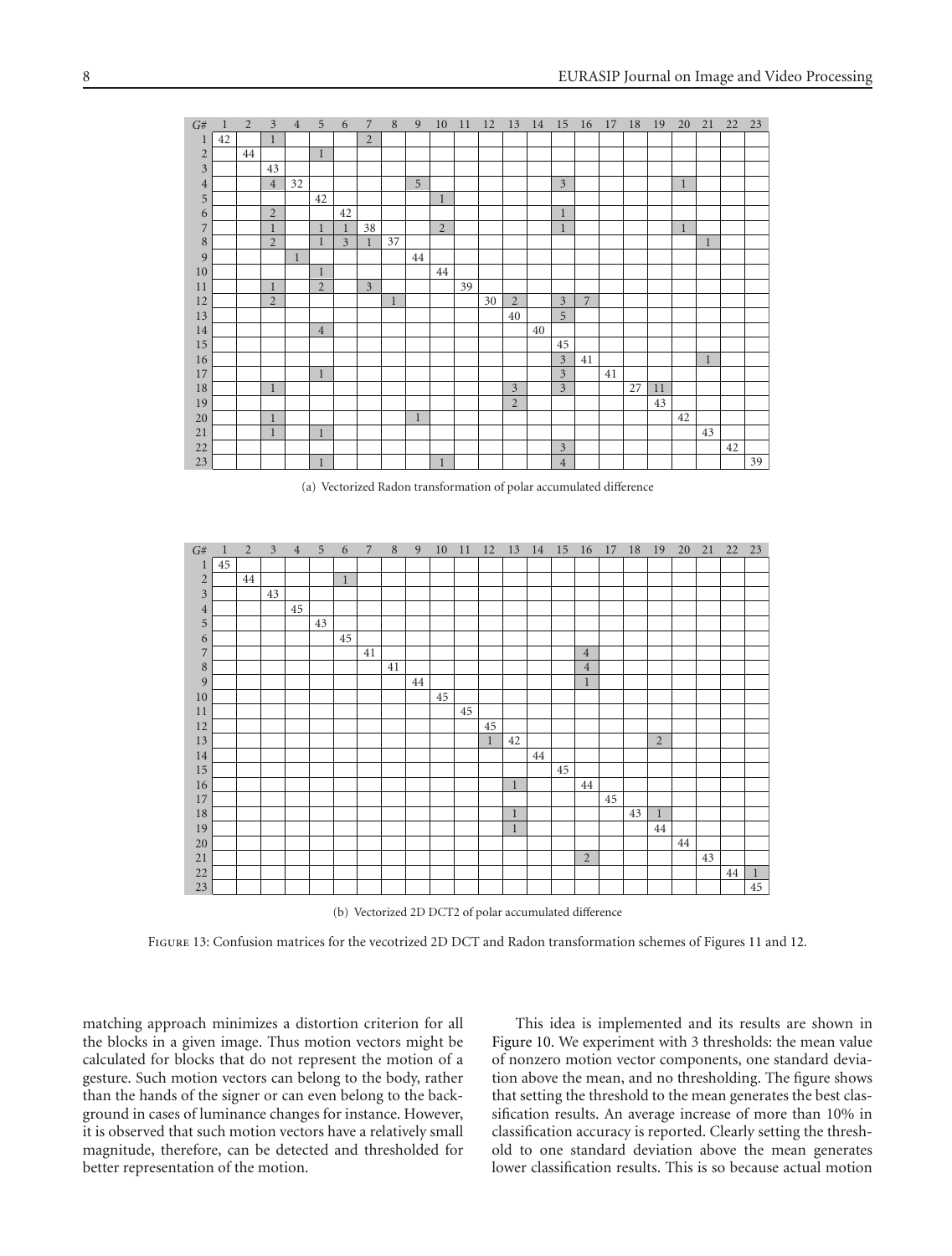information, which is accumulated into one intensity image, is underrepresented by such a rather high threshold. The figure also shows that the thresholded TVC solution approaches the classification results of the polar ADs at high zonal cutoffs.

## *4.3. 3 Linear discrimination*

In the following classification experiments, Fisher's linear discrimination is employed. The proposed polar ADs approaches are compared against the work reported in [\[2](#page-8-2)] (thereafter referred to as "Absolute ADs"). For comparison reasons in the following experiments, we plot the classification error rates and elaborate upon the reduction in misclassifications brought by the proposed feature extraction schemes.

In [Figure 11,](#page-6-1) 2D transformations and zonal coding are used for the second tier of feature extraction as explained in [Section 3.2.2.](#page-4-1) The proposed vectorized ADs of [Figure 7](#page-5-2) outperform the Absolute ADs. The figure also shows that results of concatenating the Positive and Negative ADs images prior to the second tier of feature extraction (as proposed in [Figure 6\)](#page-5-1) is comparable to the results of Absolute ADs up to a DCT cutoff of 90 coefficients. In all cases, the figure shows that a cutoff of 90 coefficients minimizes the classification error rate.

On the other hand, the classification gain of the proposed solution is more pronounced with Radon transformation and ideal low pass filtering. [Figure 12](#page-6-2) shows that both approaches of concatenating ADs images and concatenating the feature vectors outperform the Absolute ADs for all values of DCT cutoff. For instance, at a cutoff of 60, the misclassifications is reduced by 39.4%. The figure also shows that the proposed polar ADs approach maintains stable linear separability even at low DCT cutoffs.

Comparing the classification results of Figures [11](#page-6-1) and [12,](#page-6-2) it is clear that the feature extraction schemes based on 2D DCT are more accurate than the Radon transformation schemes. Recall that in the latter schemes the ADs images are projected at a given angle. Thus ADs images with similar pixel intensities alongside the projection angle will have similar Radon transform coefficients. Such ADs images might or might not belong to the same gesture hence lower classification results. This observation is further clarified in [Figure 13](#page-7-0) which displays the confusion matrices for both the vectorized 2D DCT approach of [Figure 11](#page-6-1) and the vectorized Radon transform of [Figure 12.](#page-6-2) For instance, part a of the figure shows that gesture 18 (which translate to "*To stop talking*") is mainly confused with gesture 19 (which translate to "*To smell*"). [Figure 13\(b\)](#page-7-1) shows that such confusion is alleviated with the 2D DCT approach. Other examples are also evident in gestures 12 and 4.

#### <span id="page-8-6"></span>**5. CONCLUSION**

In this paper we have proposed a number of feature extraction schemes for Arabic sign language recognition. The proposed schemes are categorized into time-dependent and time-independent feature extractions. In the former, the temporal dimension of the video-based gesture is retained. The gesture's motion is extracted by either motion estimation or motion residuals. Hidden Markov models are then used for model estimation and classification. It was shown that feature extraction through motion residuals is superior to the motion estimation scheme in terms of reducing the computational complexity and achieving higher sign language classification rates.

On the other hand, we have shown that the temporal dimension of the input video gesture can be removed by accumulating either the motion vectors or motion residuals into one or two intensity images. This time-independent approach to feature extraction facilitates the use of simple classifiers such as KNN and linear classifiers instead of HMMs. Lastly, it was shown that preserving the directionality of the motion via the use of polar ADs outperformed the existing solution based on Absolute ADs. It was shown that up to 39% of the misclassifications caused by the use of Absolute ADs have been corrected.

#### **ACKNOWLEDGMENTS**

The authors acknowledge Mr. Salah Odeh of the Sharjah City for Humanitarian Services (SCHS) and Mr. W. Zouabi and F. Siam from the American University of Sharjah (AUS) for their invaluable assistance in the facilitation of the ArSL data collection. The authors would also like to thank (AUS) for a research grant in support of this work (2006-2007).

#### <span id="page-8-0"></span>**REFERENCES**

- <span id="page-8-1"></span>[1] K. Assaleh and M. Al-Rousan, "Recognition of Arabic sign language alphabet using polynomial classifiers," *EURASIP Journal on Applied Signal Processing*, vol. 2005, no. 13, pp. 2136–2145, 2005.
- <span id="page-8-2"></span>[2] T. Shanableh, K. Assaleh, and M. Al-Rousan, "Spatio-temporal feature-extraction techniques for isolated gesture recognition in Arabic sign language," *IEEE Transactions on Systems, Man, and Cybernetics, Part B*, vol. 37, no. 3, pp. 641–650, 2007.
- <span id="page-8-3"></span>[3] F.-S. Chen, C.-M. Fu, and C.-L. Huang, "Hand gesture recognition using a real-time tracking method and hidden Markov models," *Image and Vision Computing*, vol. 21, no. 8, pp. 745– 758, 2003.
- <span id="page-8-4"></span>[4] M.-H. Yang, N. Ahuja, and M. Tabb, "Extraction of 2D motion trajectories and its application to hand gesture recognition," *IEEE Transactions on Pattern Analysis and Machine Intelligence*, vol. 24, no. 8, pp. 1061–1074, 2002.
- <span id="page-8-5"></span>[5] T. Starner, J. Weaver, and A. Pentland, "Real-time American sign language recognition using desk and wearable computer based video," *IEEE Transactions on Pattern Analysis and Machine Intelligence*, vol. 20, no. 12, pp. 1371–1375, 1998.
- <span id="page-8-7"></span>[6] Sharjah City for Humanitarian Services (SCHS), [http://www](http://www.sharjah-welcome.com/schs/about/) [.sharjah-welcome.com/schs/about/.](http://www.sharjah-welcome.com/schs/about/)
- <span id="page-8-8"></span>[7] J. R. Jain and A. K. Jain, "Displacement measurement and its application in interframe image coding," *IEEE Transactions on Communications*, vol. 29, no. 12, pp. 1799–1808, 1981.
- <span id="page-8-9"></span>[8] M. Ghanbari, "The cross-search algorithm for motion estimation," *IEEE Transactions on Communications*, vol. 38, no. 7, pp. 950–953, 1990.